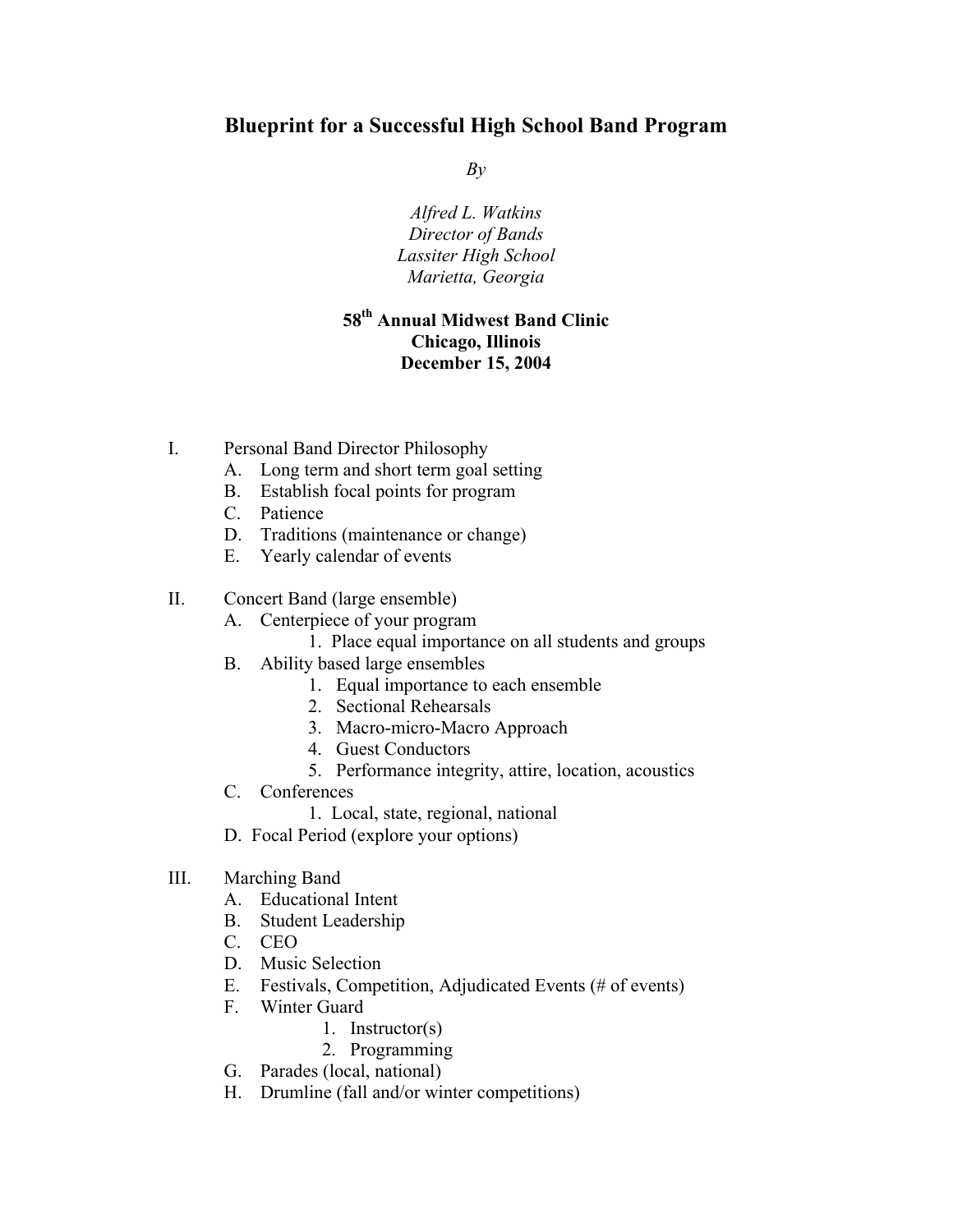- I. Designers, programmers
- J. Rehearsals divided into music and movement components
- K. Separate warm-up areas/staff/section leaders for: brass, ww's, battery perc, pit guard
- IV. Jazz Program
	- A. Big Band
	- B. Combos
	- C. Improvisation Classes
	- D. Educational Materials (videos, cd's, etc.)
	- E. Performances
- V. Chamber Music Curriculum
	- A. Small, medium, large Choirs
	- B. 2's, 3's and 4's
	- C. Literature
- VI. Percussion Program
	- A. Comprehensive in scope
	- B. Limited marching band activities
		- 1. Very popular with students
	- C. Winter Percussion Ensemble or Winter Drumline
		- 1. Support teacher/trainer philosophy should align itself w/CEO
	- D. Guest artists, conductors, clinicians
- VII. Auditions/Performance Exams
	- A. Band placements/chairs a must
	- B. Measurement tools
		- 1 Major scales and arpeggios, fluency, technique, etudes, sight reading, tonguing speed, rudiments
			- a. Must be a challenge to each student taking the audition
			- 2. Practice cassette tapes w/director feedback
			- 3. Class pull-outs
		- 4. Region, District, All-State Band, Youth Wind Bands, Youth **Orchestras**
- VIII. Private Instruction/Musical Enhancement
	- A. Should begin in middle grades or early hs
	- B. Must be an important ingredient in all programs
	- C. Use master classes & artist recitals as a tool for recruitment
	- D. Summer music camps for enrichment (not mb)
	- E. If possible, use school as a host
	- F. Must begin first week of school to be effective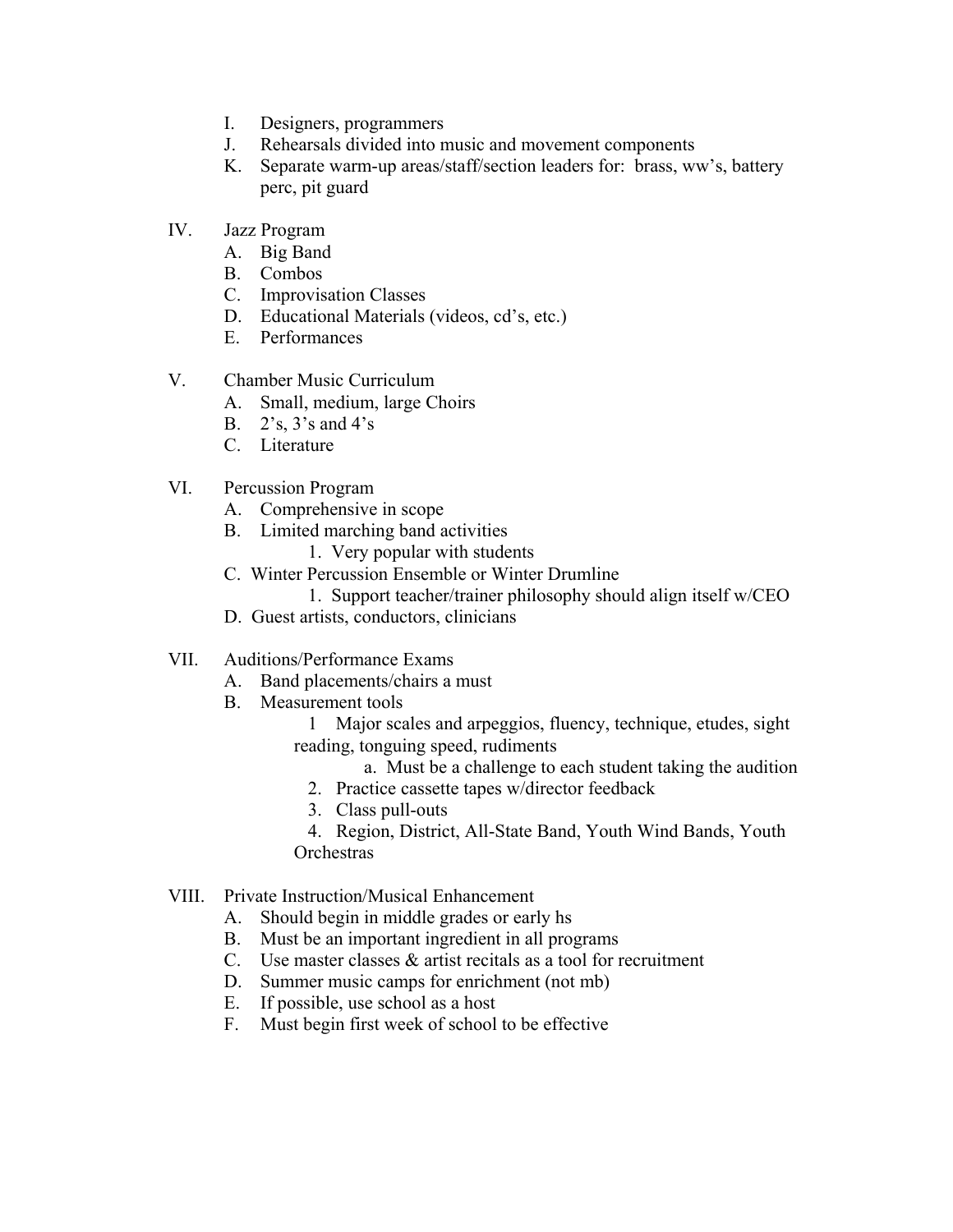#### IX. Band Boosters

- A. Lead by band director
- B. Meeting should held be at high school (your working environment)
- C. Special Meeting with Booster President(s) to establish goals,
- D. Meet with all committee chairs
- E. Organizational By-Laws
- F. Web Page, newsletter, phone tree
- G. Use all of your booster resources
- H. Budget (designed by teacher)
- I. PATIENCE
- X. Personal Enrichment
	- A. Attend band rehearsals local ms, hs, univ, professionals
	- B. 1. Recording devices
	- C. Attend Summer camps
	- D. Visit other local schools in your area
	- E. Attend as many honor band/all-state rehearsals as possible
	- F. Graduate School
	- G. Conferences (state, national)
	- H. DCI/WGI local and national events

## **LASSITER HIGH SCHOOL BAND Alfred L. Watkins**

#### **List of Accomplishments**

- I. Director Philosophy
	- A. Every child will learn to enjoy the beauty of music
	- B. Every child will be able to produce a characteristic sound on their instruments by the end of their first year of hs study
	- C. Every child be have a full understanding of their embouchure and demonstrate good breathing techniques
	- D. Director responsible for: Introduction, motivation, training, information base, scheduling of events and leading of discussion in band
	- E. Musical direction
- II. Concert Band
	- A. University Symposiums
		- 1. Universities: USM '85, UGA '86, FSU '87, USC '88
	- B. GMEA Convention ('86,
	- C. Mid West Band Clinic ('89, 96)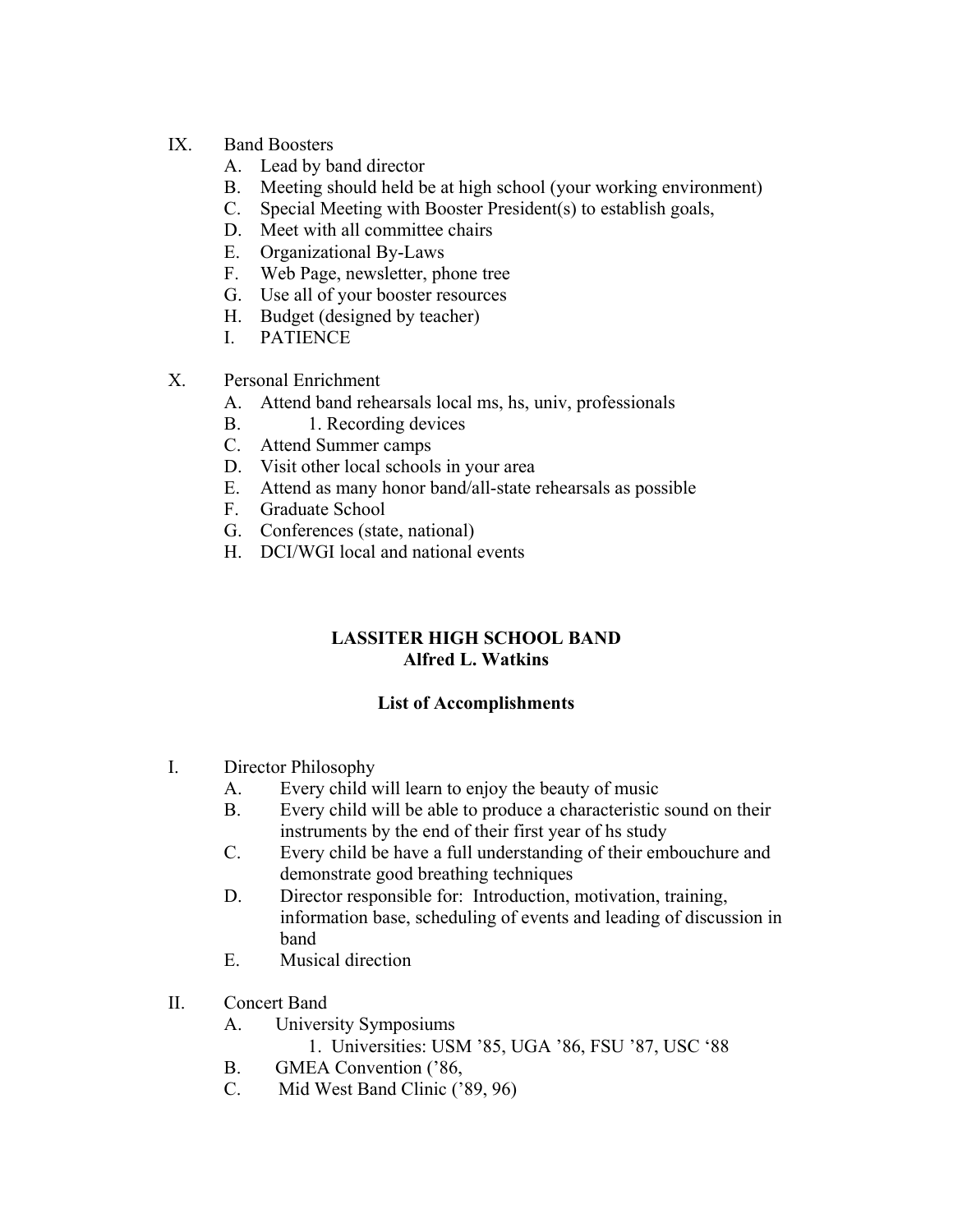D. Bands of America National Concert Band Festival ('93, '95, '02 – 2

ea)

- E. Bands of America National Percussion Ensemble Festival ('00, '02)
- F. Atlanta International Band Clinic
- G. Black Music Caucus ('90)
- H. Four or Five concert bands to District Festival
- I. End of the Year Concert in Symphony Hall each year since 1990
- J. Pioneered the concept of the Symphonic Band Camp in 1987
- III. Marching Band
	- A. Winner of 75 of 80 competitions in school history (since 1982)
	- B. Bands of America Regional Champions ('95, '97, '98, '98, '01, '02)
	- C. Bands of America Grand National Champions ('98, '02)
	- D. Orange Bowl Parade ('86, '96)
	- E. Citrus Bowl Parade ('97)
	- F. Macy\*s Thanksgiving Day Parade ('99, '04)
	- G. Pasadena Tournament of Roses Parade ('88, '01, '05)
	- H. WGI World Champions Scholastic A 96
	- I. WGI World Champions Scholastic Open 97
	- J. WGI Finals 98, 99, 01, 03, 04
- IV. Jazz Band
	- A. District Festivals
	- B. GSU Invitational
	- C. UGA Invitational
- V. Chamber Music Program
	- A. Lassiter Flute Choir (MW '89, FSU '87)
	- B. Lassiter Bassoon Choir (MW '89)
	- C. Lassiter Trumpet Choir (ITG Convention '93)
	- D. Lassiter Trombone Choir (IT Convention '95)
- VI. Percussion Program
	- A. Four high school percussion ensemble
	- B. One middle school percussion ensemble concert
	- C. Annual Percussion Ensemble Concert w/guest artist
- VI. Auditions
	- A. Separate auditions for all organizations
	- B. 60-80 participants in District Honor Bands (4)
	- C. 30-40 students selected for GA All-State Bands/Orch annually (400 positions)